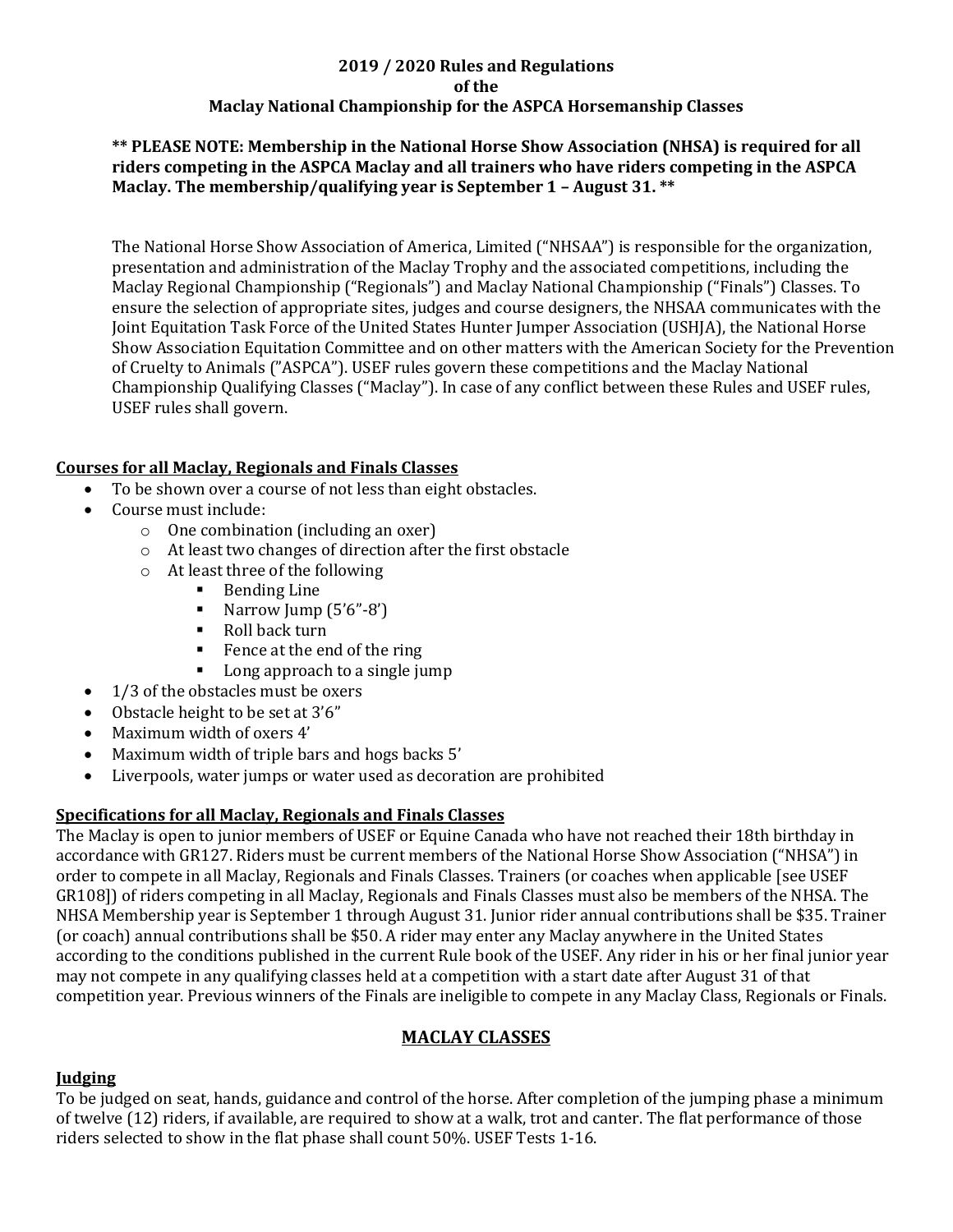#### **Conditions for Maclay Classes:**

- Only competitions recognized by the USEF are eligible to hold the Maclay class.
- All competitions must apply to hold the Maclay class 30 days in advance using the forms found on [www.nhs.org.](http://www.nhs.org/)
- Only one rider per horse.
- To fill a Maclay class three (3) competitors must complete the course.
- If there are 40 or more entries at the beginning of a Maclay class, it **may** be divided by every other number and run as two separate sections.
- If there are 50 or more entries at the beginning of a Maclay class, it **must** be divided by every other number and run as two separate classes.
- A Maclay class may not be run using a California split.

## **Qualifying Criteria**

#### **INCREMENT SYSTEM and NUMBER OF ENTRANTS**

## **In light of the COVID-19 pandemic the National Horse Show is revising the Qualifying Criteria for the 2020 ASPCA Maclay Finals and the 2020 ASPCA Maclay Regional Championship Classes.**

#### **2020 ASPCA Maclay Finals**

Qualifying for the 2020 ASPCA Maclay Finals will be based on points accrued in ASPCA Maclay Classes only. **Competing in an ASPCA Maclay Regional Championship Class will not be required.** In order to qualify for the 2020 ASPCA Maclay Finals conducted by the NHSAA, contestants must win the following based upon the point requirements of their own official point state of residence with the USEF in ASPCA Maclay classes:

| Points Required to Qualify for the ASPCA Maclay Finals by State<br>Per Rider's Official State of Residence per USEF Records |               |                      |               |                     |                  |                  |               |  |  |  |  |  |
|-----------------------------------------------------------------------------------------------------------------------------|---------------|----------------------|---------------|---------------------|------------------|------------------|---------------|--|--|--|--|--|
| (For 2020 Qualifying Year, Required Points adjusted due to COVID-19) Effective August 31, 2020**                            |               |                      |               |                     |                  |                  |               |  |  |  |  |  |
| <b>State</b>                                                                                                                | <b>Points</b> | <b>State</b>         | <b>Points</b> | <b>State</b>        | <b>Points</b>    | <b>State</b>     | <b>Points</b> |  |  |  |  |  |
| Alabama                                                                                                                     | 5             | <b>Illinois</b>      | 15            | Nebraska            | 15               | South Carolina   | 15            |  |  |  |  |  |
| Alaska                                                                                                                      | 5             | Indiana              | 5             | Nevada              | 5                | South Dakota     | 10            |  |  |  |  |  |
| Arizona                                                                                                                     | 5             | Iowa                 | 15            | New Hampshire       | 5                | <b>Tennessee</b> | 14            |  |  |  |  |  |
| Arkansas                                                                                                                    | 5             | Kansas               | 5             | New Jersey          | 27               | Texas            |               |  |  |  |  |  |
| California                                                                                                                  | 13            | Kentucky             | 7             | <b>New Mexico</b>   | 5                | Utah             | 5             |  |  |  |  |  |
| Canada                                                                                                                      | 5             | Louisiana            | 5             | New York            | 30               | Vermont          | 5             |  |  |  |  |  |
| Colorado                                                                                                                    | 7             | Maine                | 5             | North Carolina      | 15 <sub>15</sub> | Virginia         | 13            |  |  |  |  |  |
| Connecticut                                                                                                                 | 28            | Maryland             | 12            | North Dakota        | 5                | Washington       | 6             |  |  |  |  |  |
| D.C.                                                                                                                        | 5             | <b>Massachusetts</b> | 20            | Ohio                | 14               | West Virginia    | 5             |  |  |  |  |  |
| Delaware                                                                                                                    | 10            | Michigan             | 7             | Oklahoma            | 5                | Wisconsin        | 5             |  |  |  |  |  |
| Florida                                                                                                                     | 22            | Minnesota            | 7             | Oregon              | 6                | Wyoming          | 5             |  |  |  |  |  |
| Georgia                                                                                                                     | 14            | Mississippi          | 5             | Pennsylvania        | 22               | Outside US       | 5             |  |  |  |  |  |
| Hawaii                                                                                                                      | 5             | Missouri             | 5             | <b>Puerto Rico</b>  | 5                |                  |               |  |  |  |  |  |
| Idaho                                                                                                                       | 5             | Montana              | 5             | <b>Rhode Island</b> | 15               |                  |               |  |  |  |  |  |

\*\*Point requirements will continue to be monitored and will be adjusted downward if specific states are unable to resume competition or if other unforeseen circumstances affect the 2020 qualifying period. These downward adjustments, if any, will be at the discretion of the National Horse Show and will be publicized at the time of the adjustment.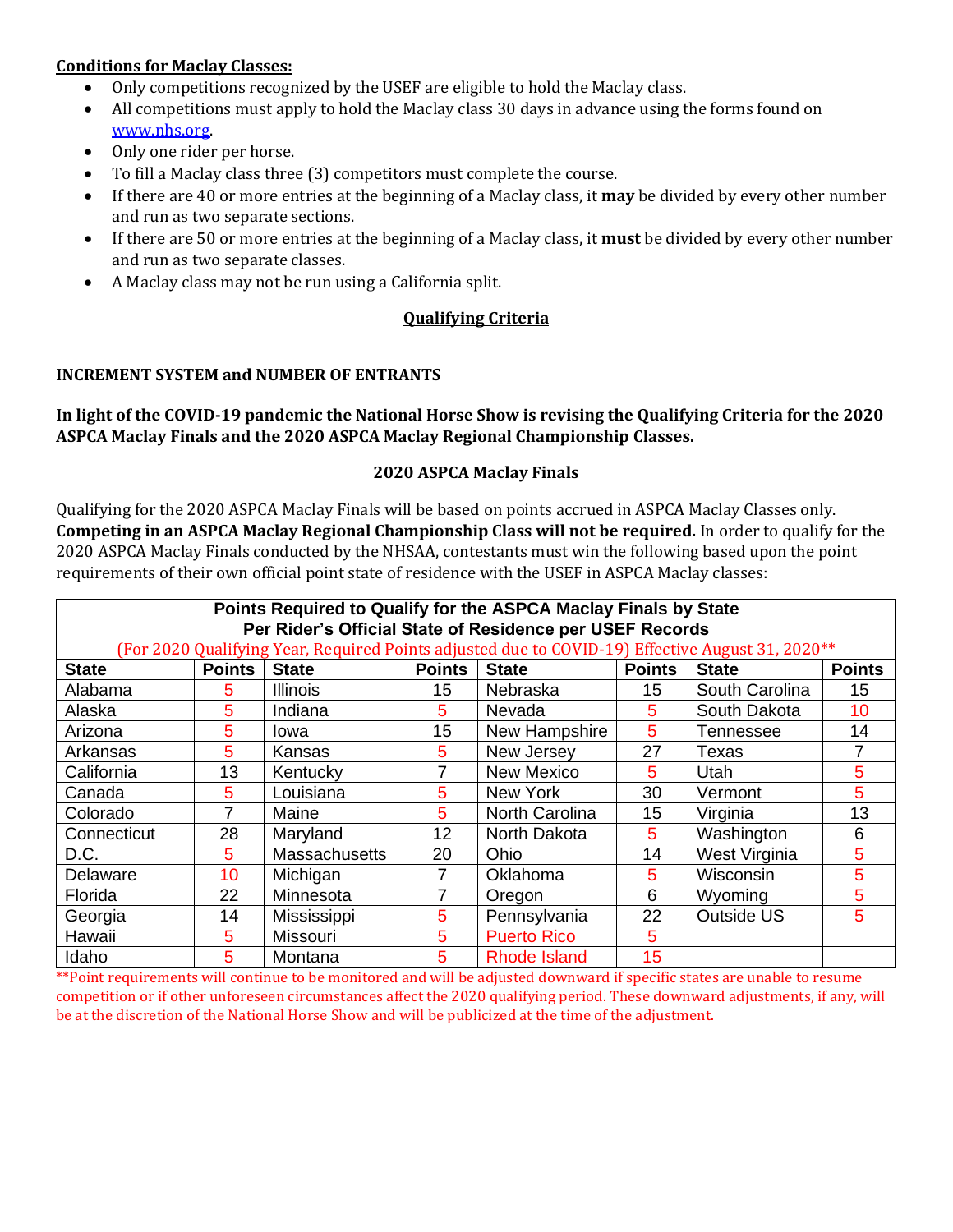## **2020 ASPCA Maclay Regional Championship Classes**

**Competing in any 2020 ASPCA Maclay Regional Championship Classes are optional.** Riders that are qualified for the 2020 ASPCA Maclay Finals are eligible, but not required, to compete in any ASPCA Maclay Regional Championship class conducted by the NHSAA. Riders may qualify to compete in any ASPCA Maclay Regional Championship class conducted by the NHSAA based upon winning the point requirements of their own official point state of residence with the USEF in ASPCA classes as seen below:

| Points Required to Qualify for the ASPCA Maclay Regionals by State<br>Per Rider's Official State of Residence per USEF Records |                |                      |               |                       |                |                |                |  |  |  |  |  |
|--------------------------------------------------------------------------------------------------------------------------------|----------------|----------------------|---------------|-----------------------|----------------|----------------|----------------|--|--|--|--|--|
| (For 2020 Qualifying Year, Required Points adjusted due to COVID-19) Effective August 31, 2020**                               |                |                      |               |                       |                |                |                |  |  |  |  |  |
| <b>State</b>                                                                                                                   | <b>Points</b>  | <b>State</b>         | <b>Points</b> | <b>State</b>          | <b>Points</b>  | <b>State</b>   | <b>Points</b>  |  |  |  |  |  |
| Alabama                                                                                                                        | 2              | <b>Illinois</b>      |               | Nebraska              |                | South Carolina |                |  |  |  |  |  |
| Alaska                                                                                                                         | 2              | Indiana              | 2             | <b>Nevada</b>         | 2              | South Dakota   | 5              |  |  |  |  |  |
| Arizona                                                                                                                        | $\overline{2}$ | Iowa                 | 7             | New Hampshire         | $\overline{2}$ | Tennessee      | 7              |  |  |  |  |  |
| Arkansas                                                                                                                       | 2              | Kansas               | 2             | New Jersey            | 13             | Texas          | 3              |  |  |  |  |  |
| California                                                                                                                     |                | Kentucky             | 3             | <b>New Mexico</b>     | $\overline{2}$ | Utah           | $\overline{2}$ |  |  |  |  |  |
| Canada                                                                                                                         | $\overline{2}$ | Louisiana            | 2             | New York              | 15             | Vermont        | $\overline{2}$ |  |  |  |  |  |
| Colorado                                                                                                                       | 3              | Maine                | 2             | <b>North Carolina</b> |                | Virginia       | 7              |  |  |  |  |  |
| Connecticut                                                                                                                    | 14             | Maryland             | 6             | North Dakota          | 2              | Washington     | 3              |  |  |  |  |  |
| D.C.                                                                                                                           | 2              | <b>Massachusetts</b> | 10            | Ohio                  | 7              | West Virginia  | $\overline{2}$ |  |  |  |  |  |
| Delaware                                                                                                                       | 5              | Michigan             | 3             | Oklahoma              | 2              | Wisconsin      | 2              |  |  |  |  |  |
| Florida                                                                                                                        | 11             | Minnesota            | 3             | Oregon                | 3              | Wyoming        | 2              |  |  |  |  |  |
| Georgia                                                                                                                        | 7              | Mississippi          | 2             | Pennsylvania          | 11             | Outside US     | $\overline{2}$ |  |  |  |  |  |
| Hawaii                                                                                                                         | 2              | <b>Missouri</b>      | 2             | <b>Puerto Rico</b>    | 2              |                |                |  |  |  |  |  |
| Idaho                                                                                                                          | 2              | Montana              | 2             | Rhode Island          |                |                |                |  |  |  |  |  |

\*\*Point requirements will continue to be monitored and will be adjusted downward if specific states are unable to resume competition or if other unforeseen circumstances affect the 2020 qualifying period. These downward adjustments, if any, will be at the discretion of the National Horse Show and will be publicized at the time of the adjustment.

## **\*\*The top placing non-qualified rider in each of the Regional competitions will qualify to compete in the ASPCA Maclay Finals. \*\***

In the event that the number of qualified riders entered in the ASPCA Maclay Finals is less than 175 riders the NHS reserves the right to invite enough additional riders to fill the vacant slots. These riders will be invited based upon ASPCA Regional Championship class results.

Riders may compete in a total of fourteen (14) Maclay classes in a single qualifying period. Any rider who continues to compete after they have competed in fourteen (14) Maclay classes will no longer be eligible to compete in the Finals (Exception: If a rider is not yet qualified for the Finals based on their official rider point state of residence with the USEF after fourteen (14) Maclay classes, that rider may continue to compete until qualified for the Finals.) For the 2020 qualifying period riders may compete in the Regionals of their choice provided they are qualified for either the Finals or Regional Competition based on their official rider point state of residence with the USEF. Riders planning to compete in a Regional other than that of their home state must fill out a Regional Declaration form (forms may be downloaded from NHS.org website) to declare in which Region they will compete.

## *It is the rider's responsibility to calculate and know their points as well as the number of classes in which they have competed.*

The qualifying period for each year's Regionals ends August 31. If a horse show starts on or before August 31, Maclay points acquired at that show will count towards the current year.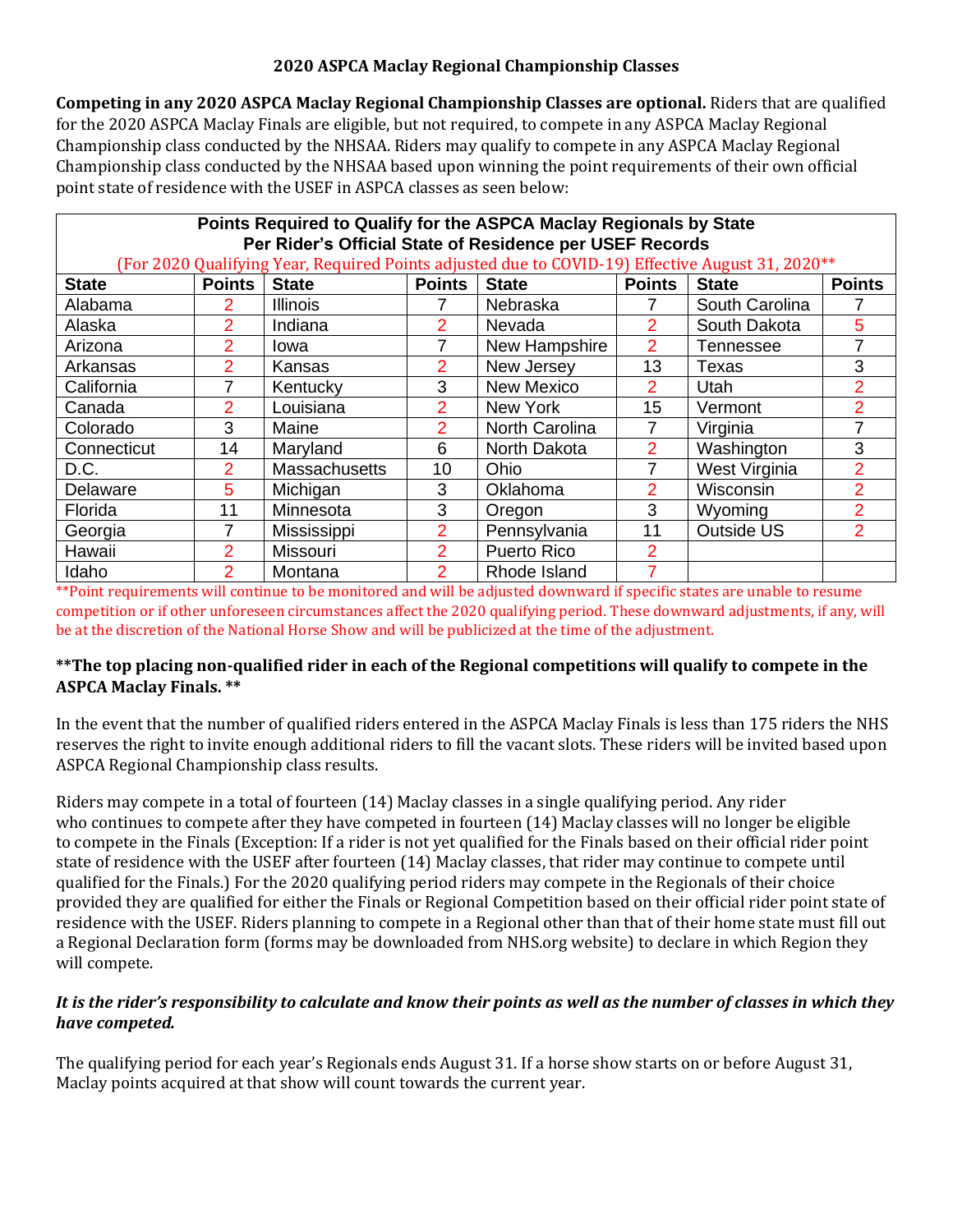# **REGIONALS**

#### **Course**

The course for each Regionals shall be designed by a USEF Course Designer who must be selected and/or approved by the NHSAA. Any Regionals course must adhere to the above stated specifications and be of sufficient difficulty to typify the Finals and reflect the importance of the class. While the courses at all Regionals need not be identical, they should reflect equal difficulty and challenge.

#### **Judging**

Each Regionals shall have two (2) "R" Judges. One of these judges must be selected from the approved list of judges supplied by the NHSAA The second judge is not required to be selected from this list, but must be approved by the NHSAA. Judges for the Finals are ineligible to judge any Regionals in the same year.

Riders are to be judged on seat, hands, guidance and control of horse.

Two refusals will eliminate a rider from Regionals competition.

After completion of the jumping phase, if available, a minimum of ten (10) more riders than one-half the number of riders competing in the Regionals are required to show at a walk, trot and canter. At the sole discretion of the judges, additional flat work may be called for, but all groups must be asked to perform the same tests. No more than twenty (20) riders at a time may be asked to work together in a group at the same time. The flat performance of those riders selected to show in the flat phase shall count 50%.

After the flat phase the Judges may request further testing using USEF tests 1-16. Riders may only be selected for further testing if after the flat phase they are already assured an invitation (based on percentages) to compete in the Finals.

The Judges will select a Champion, Reserve Champion, and Third through Tenth place finishers at each Regionals. In addition, the judges will determine a stand-by list of all the additional entrants who returned for the flat phase. This stand-by list will be announced publicly, made available to all competitors and emailed to the NHSAA office.

When the Regionals are completed and the riders qualified for the Finals have been selected the judge's cards will be immediately sealed. The judge's cards and a detailed copy of the course diagram will be emailed directly to the NHSAA office.

#### **Selecting or Changing a Region**

For the 2020 qualifying period riders may compete in the Regionals of their choice provided they are qualified for either the Finals or Regional Competition based on their official rider point state of residence with the USEF. Riders planning to compete in a Regional other than that of their home state must fill out a Regional Declaration form (forms may be downloaded from NHS.org website) to declare in which Region they will compete.

#### **Residents from any non-USEF Zone Area**

In case of a permanent residence in any non-USEF zone area, such as Canada and Puerto Rico, a rider may choose to compete in any Regionals so long as he or she meets the minimum qualifying requirement of 7 points for the Finals, or 3 points for the Regionals. These riders must fill out a Regional Declaration form (forms may be downloaded from NHS.org website) to declare in which Region they will compete.

#### **Entries and Entry Closing Dates for Regionals**

Entries for Regional Maclay Championship classes close, and must be received by, 5:00 p.m. Eastern Time, September 1, at the NHSAA's office, except if that date should fall on a Sunday, in which case they must be received no later than 5 p.m. on the following Monday. Entries must be on the Official Entry Form, signed, and submitted with the \$150.00 per class Entry Fee made payable to the NHSAA. The NHSAA reserves the right to reject any late or unsigned entries or entries not submitted with all entry fees.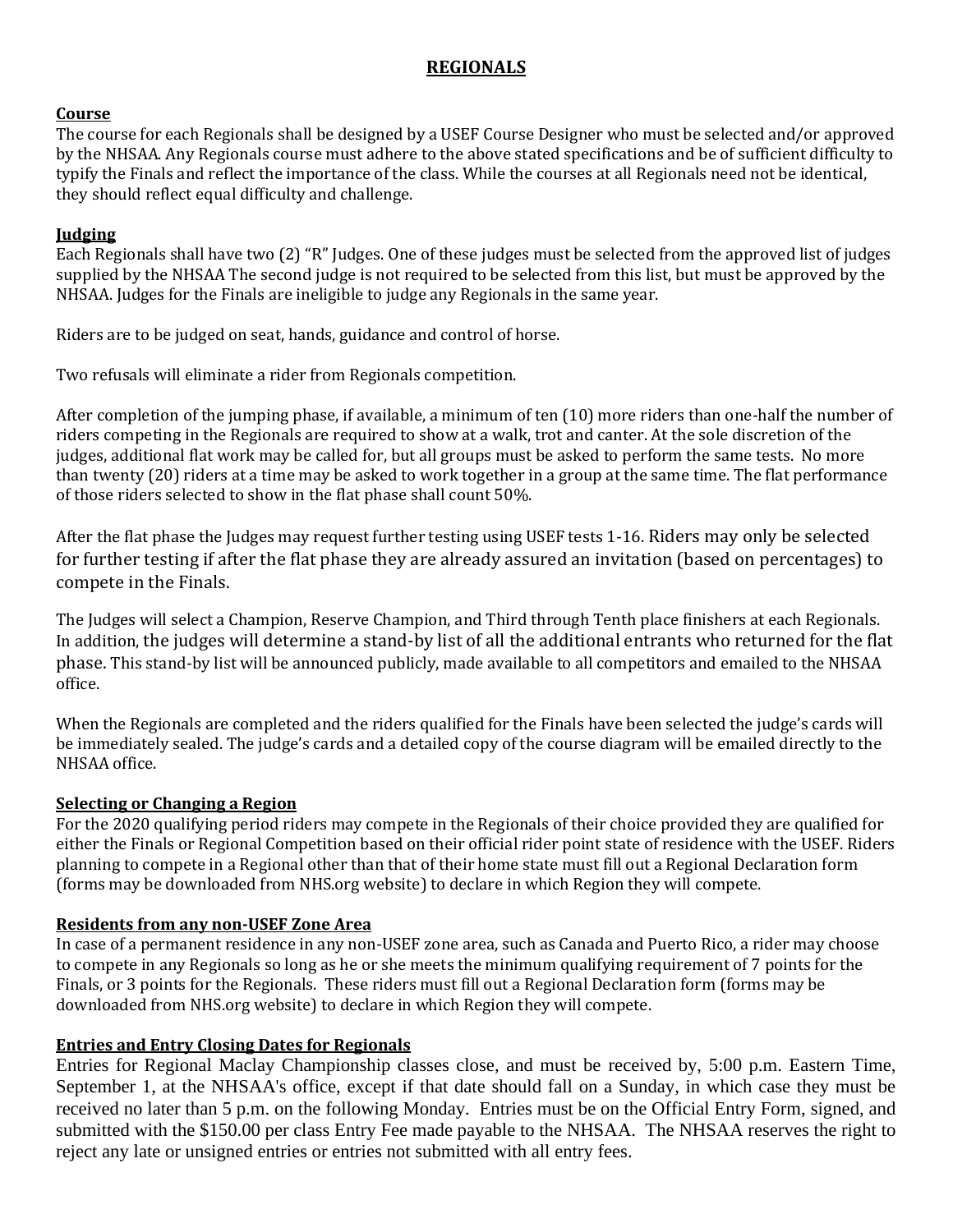Entries may not be accepted directly by any Regionals competition.

Entry and class lists for Regionals shall be provided by the NHSAA to competitions hosting Regionals no later than 48 hours preceding the commencement of the class. Stall reservations and all other entry and class fees, including competition and processing fees for other classes which might be held during the same competition, must be provided directly to the competition hosting the Regionals.

## **Selection of Riders for Finals**

In the event that the number of qualified riders entered in the ASPCA Maclay Finals is less than 175 riders the NHS reserves the right to invite enough additional riders to fill the vacant slots. These riders will be invited based upon ASPCA Regional Championship class results.

Riders who have not otherwise qualified for the Maclay Finals may qualify to compete at the Finals if they place in the top ten at the US Medal Finals, Pennsylvania National Horse Show; the top ten at the WIHS Equitation Classic, Washington International Horse Show and the four-top placed junior riders at the USEF Talent Search Medal Finals West and USEF Talent Search Medal Finals East.

## **Conditions Governing Regionals**

The NHSAA shall select any and all appropriate sites, competitions, and dates for Regionals. All competitions shall be held beginning no earlier than the first weekend in September of each year and shall conclude no later than the last weekend of September of each year. No Regionals may publish class specifications, entry closing dates, judges, or entry fees without the express written permission of the NHSAA.

Each show requesting to hold a Regionals must be willing to run the class in accordance with the following requirements:

- a) Regionals should be held at an indoor or covered indoor venue whenever possible.
- b) Regionals must have two "R" judges.
	- a. One from the NHSAA approved list
	- b. A second to be approved by the NHSAA
- c) Regionals must have a USEF licensed Course Designer to be approved by the NHSAA.
- d) Regionals must display two (2) National Horse Show Banners

All Regionals must realize that the purpose of this class is to select the top riders from around the country to compete at the Finals held in November each year. With this in mind, it is of the utmost importance that each of the 8 Regions are held within the closest similar standards possible, not only to each other but also to the Finals as well.

A Regionals must have at minimum 6 competitors for the class to be held.

The following Regionals will be held in 2020. Please contact the appropriate regional horse show for a prize list. **Locations for the Regionals are subject to change.** 

Region 1, Northeast (CT,MA,ME,NH,RI,VT) Old Salem Farm, North Salem, NY - 914-669-5610 [mary.silcox@stadiumjumping.com](mailto:mary.silcox@stadiumjumping.com)

Region 2, East (NJ,NY,PA) Old Salem Farm, North Salem, NY - 914-669-5610 [mary.silcox@stadiumjumping.com](mailto:mary.silcox@stadiumjumping.com)

Region 3, Southeast (AL,DC,DE,FL,GA,MD,MS,NC,SC,TN,VA,WV) South East Fall Classic, Tampa FL - 407-619-0891 [devita124@aol.com](mailto:devita124@aol.com)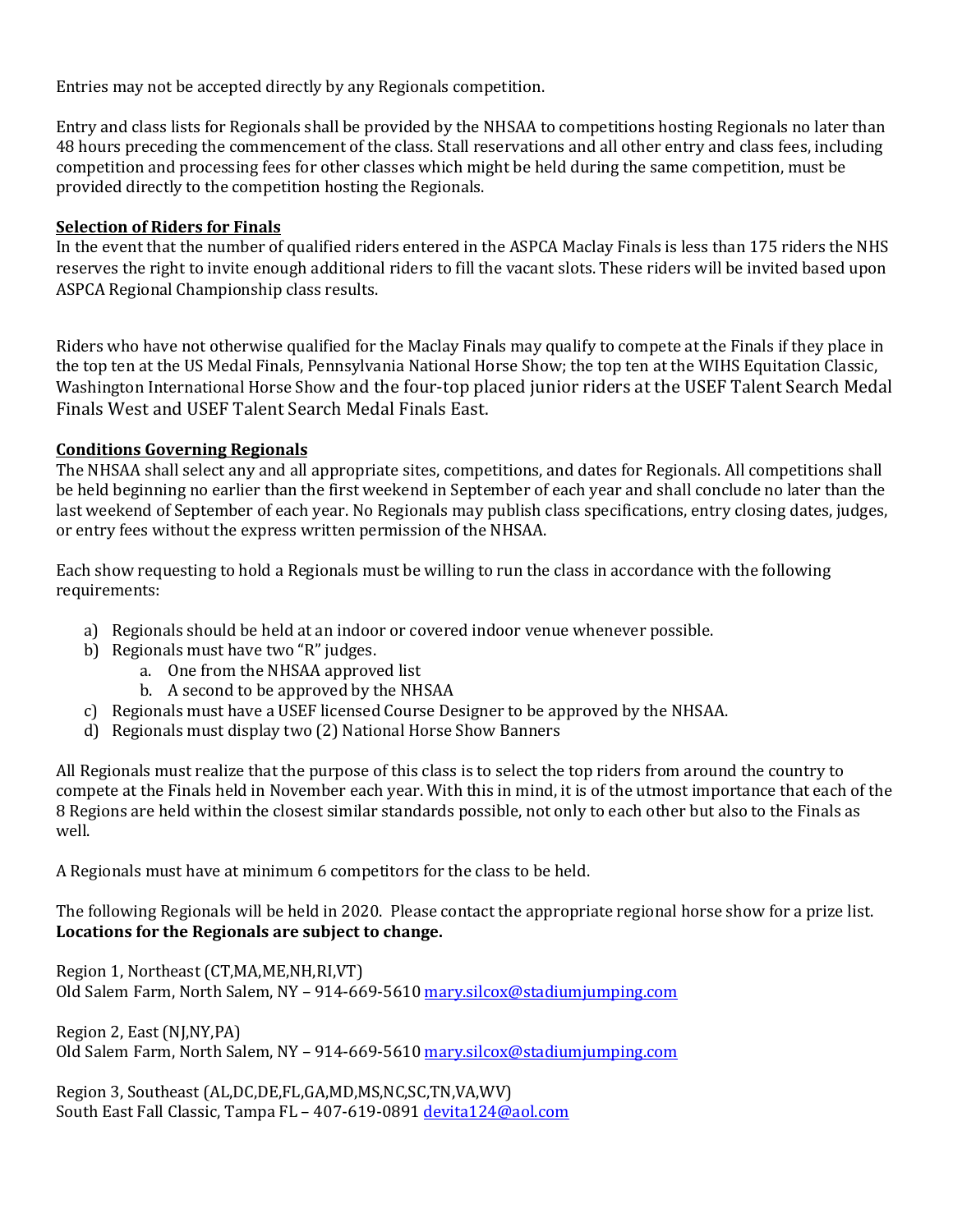Region 4, Midwest (IL,IN,KY,MI,OH) Kentucky National, Lexington, KY – 615-838-7560 wldwoo@aol.com

Region 5, Central (IA, KS, LA,MO,MN,ND,NE,OK,SD,TX,WI) St. Louis National Charity, Lake St. Louis, MO – 314-308-1162 stlnchorseshow@aol.com

Region 6, Mountain (AZ,CO,NM,UT) Colorado Horse Park, Parker, CO – 303-841-7461 ceskinner@earthlink.net

Region 7, Northwest (AK,ID,MT,OR,WA,WY) NorthWest Autumn Finals, Monroe, WA – 360-805-6711 DIANJNSN@aol.com

Region 8, West (CA,HI,NV) Oaks Blenheim Fall Tournament, San Juan Capistrano, CA – 949-443-1841 showpark@aol.com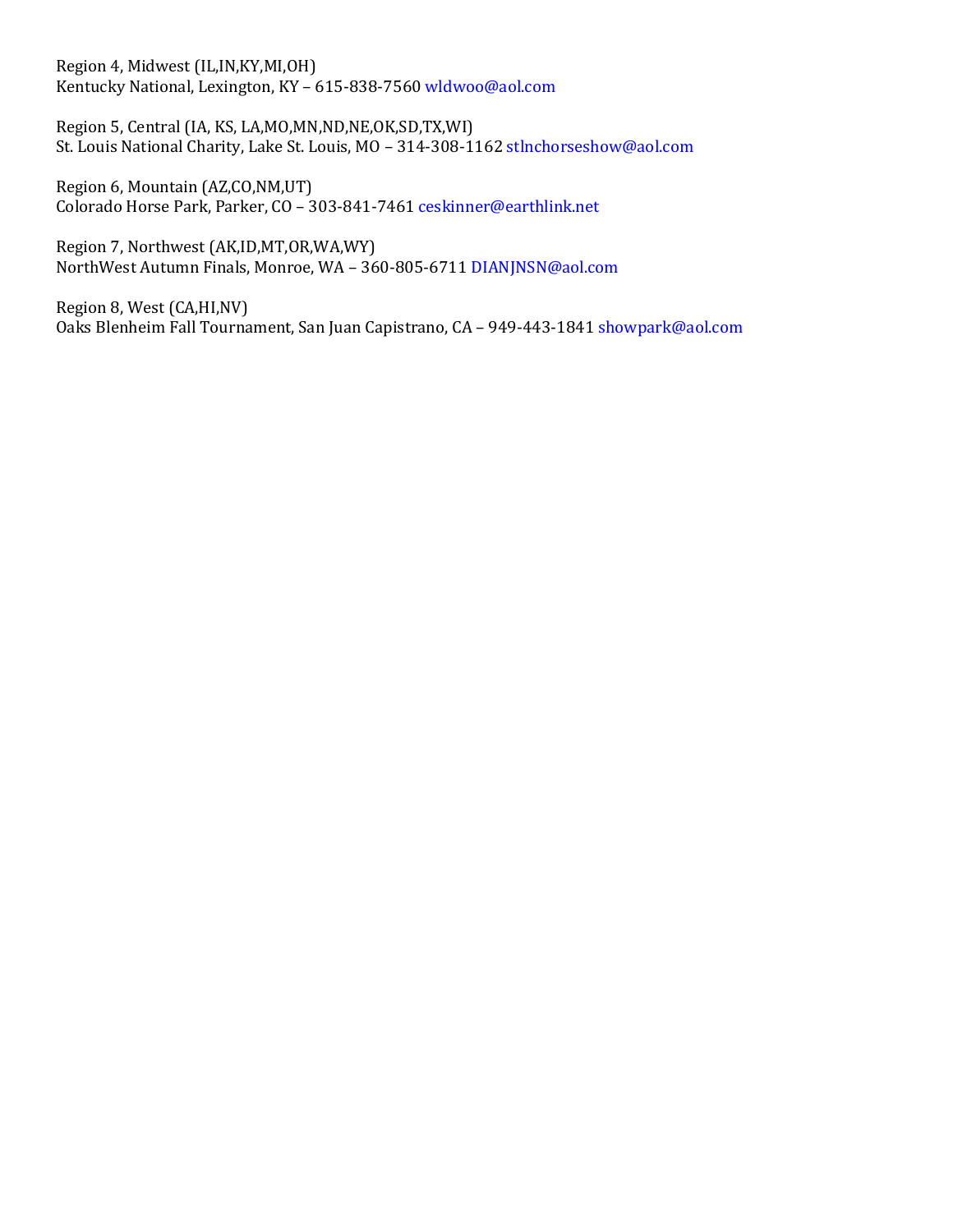# **FINALS**

## **Judging**

To be judged on seat, hands, guidance and control of the horse.

## **Preliminary Round**

To be shown over a special course of jumps set to the above stated specifications and posted one hour before the start of the class. The course for the Finals shall be designed by a USEF Course Designer who must be selected and/or approved by the NHSSA. The Judges for the Finals will have input and give approval on the course design.

## **Flat Phase**

A minimum of fifteen (24) riders, if available, are required to show at a walk, trot and canter. At the sole discretion of the judges, additional flat work may be called for, but all groups must be asked to perform the same tests. No more than twenty (20) riders at a time may be asked to work together in a group at the same time. The flat performance of those riders selected to show in the flat phase shall count 50%.

## **Final Round**

A minimum of fifteen (24) riders will be asked to return for a final round over a second course following the above stated specifications. The second round course may include tests.

## **Testing**

Testing of up to six riders is optional using USEF Tests 1-16.

#### **Conditions Governing Finals**

Finals are open to junior members of USEF or Equine Canada who have not reached their 18th birthday in accordance with GR127, who have qualified through one of the eight Regionals. Previous winners of the Finals are ineligible to compete in the Finals.

Only one rider per horse.

Riders that show in the Hamel Foundation National Horse Show 3'3"Equitation Championship are ineligible to compete in the Maclay National Championship Class (ASPCA Maclay Finals) in the same competition year.

Two refusals will eliminate a rider from Finals competition.

Conventional tack per USEF EQ 105.5a. Martingales not permitted for the flat phase.

Trainers/Coaches permitted to ride and school competitors horses.

Trainers/Coaches permitted to walk any and all courses with competitors.

In the event a horse becomes incapacitated in any phase of competition, upon examination of the Horse show's veterinarian and a judge or steward, a substitution may be permitted by the NHSAA.

#### **Awards**

The Judges will select a Champion and a Reserve Champion.

Ribbons through tenth place

Trophy to the Trainer of the winning rider.